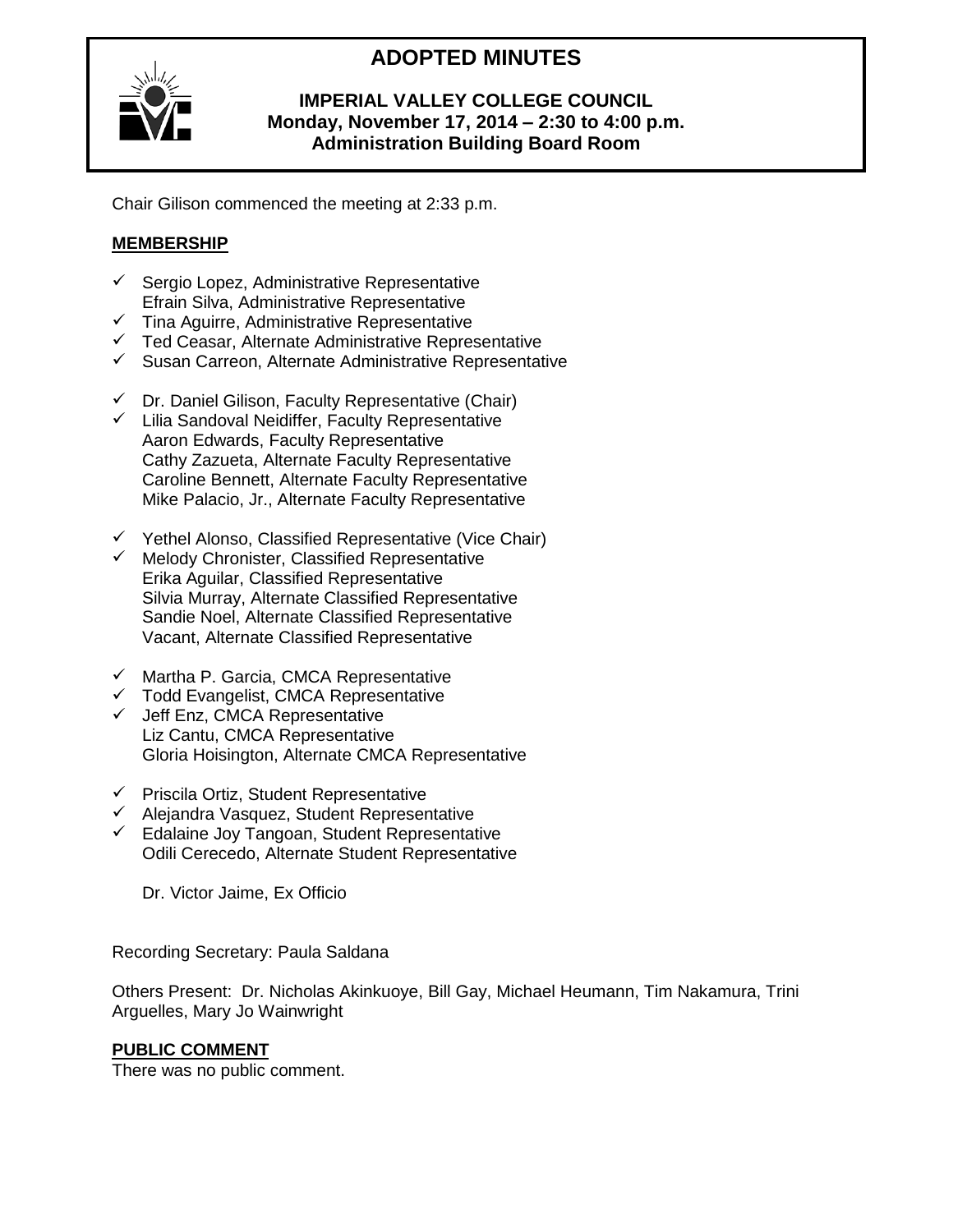## **APPROVAL OF MINUTES DATED SEPTEMBER 22, 2014**

**M/S/C Tina Aguirre/Melody Chronister to approve the Minutes of September 22, 2014. Motion Carried.**

## **APPROVAL OF MINUTES DATED OCTOBER 27, 2014**

**M/S/C Tina Aguirre/Melody Chronister to approve the Minutes of October 27, 2014. Motion Carried.**

## **AREA REPORTS/UPDATES**

## **College Council Report – Daniel Gilison**

Chair Gilison reported as follows:

- He met with President Jaime to discuss the budget for professional development. Dr. Jaime will be discussing the topic with President's Cabinet.
- Announced a Special College Council meeting will take place on December  $1<sup>st</sup>$  for the second reading of the Student Equity Plan.
- Announced a Special College Council meeting will take place on January  $5<sup>th</sup>$  for a second reading of the ACCJC follow-up report.

Dr. Jaime stated professional development is valuable to all staff and that plans to fund professional development are in progress.

## **ASG President Update – Priscila Ortiz**

ASG President Ortiz reported as follows:

- A Health Fair was held on October  $27<sup>th</sup>$ ; blood pressure, weight, height and vision were checked.
- A Breast Cancer Awareness Event was held on October  $23^{rd}$ ; Between Women, Cancer Research Center of the Desert, and guest speaker of the American Cancer Society attended.
- $\bullet$  IVC Board of Trustees Candidate Forum was held on October 28<sup>th</sup>.
- A Halloween Carnival was held on October  $30<sup>th</sup>$ , with costume contest and clubs selling food.
- Red & White Scrimmage was held on November  $17<sup>th</sup>$ ; provided more than 250 free tshirts.
- $\bullet$  Dia de los Muertos Event was held on November  $4<sup>th</sup>$ ; had a guest speaker from Mexicali, and handed out goodie bags.
- Veterans Day and Marine Corps Birthday celebration was held on November  $6<sup>th</sup>$ ; Mr. Capeci was the guest speaker; Army and Marine information booths were set up; refreshments were provided.

## **President's Update – Victor Jaime**

President Jaime reported as follows:

- Announced the Staff Appreciation Social on Tuesday, December  $2^{nd}$ , would be held during the campus hour.
- Would not be attending the Special College Council meeting on December  $1<sup>st</sup>$  due to his attendance at the monthly SDICCCA meeting in San Diego.
- Registration for winter and spring has started; challenges include re-educating students with the new winter and spring terms.
- Getting ready for accreditation visit in March.

## **COMMITTEE REPORTS**

## **Academic Senate – Michael Heumann**

Academic Senate President Michael Heumann reported as follows: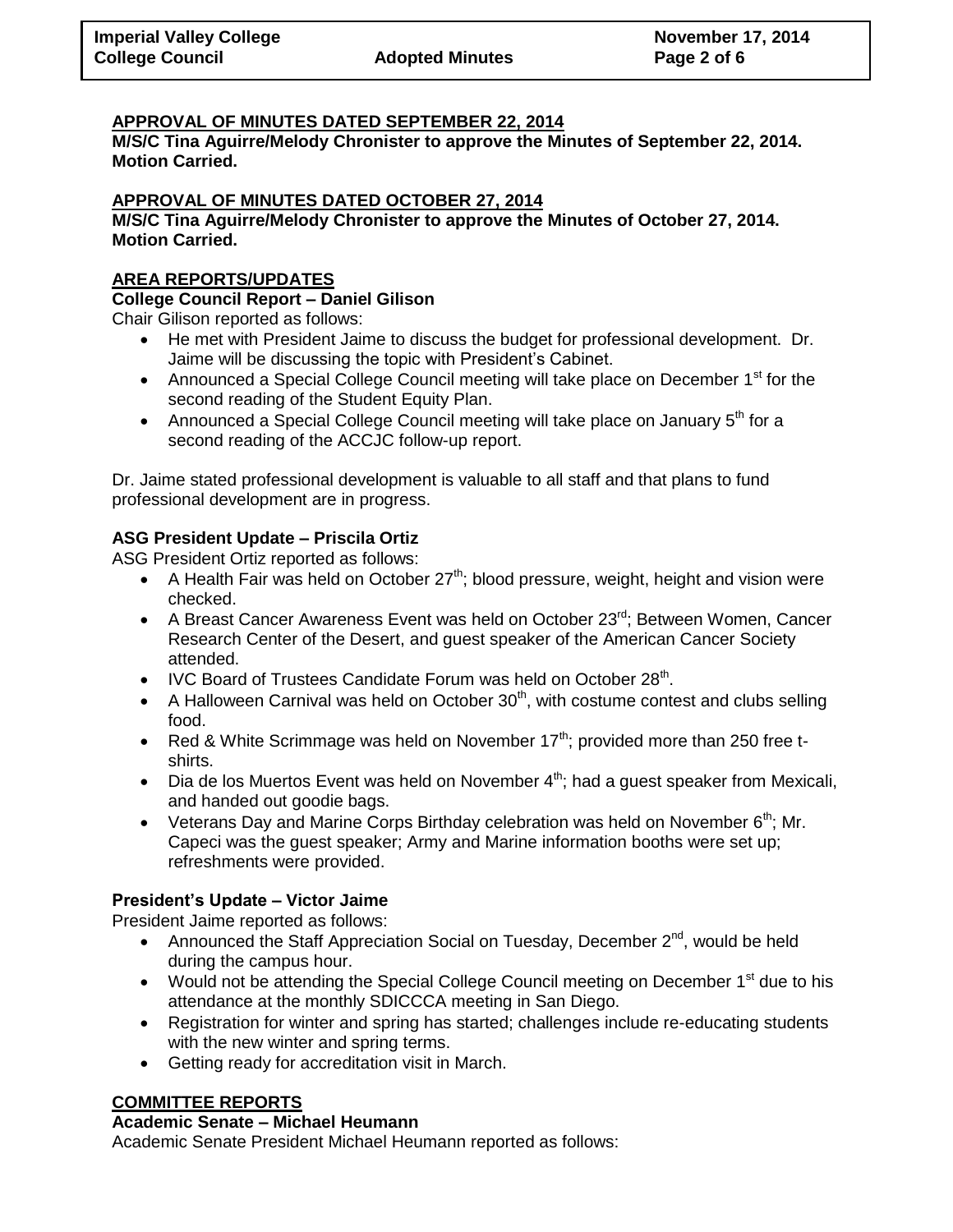- The Academic Senate had a special retreat on November  $7<sup>th</sup>$ ; State Academic Senate President attended the retreat.
- Last Wednesday through Saturday, he attended the State Academic Senate Plenary Session in Irvine in which 43 resolutions were voted on. The resolutions relate to curriculum, professional development and accreditation issues. He stated a list of the approved resolutions would be issued this week, which he would send out to the campus community.

## **Budget and Fiscal Planning Committee – Mike Nicholas**

Member Chronister stated the committee has not met since the last College Council meeting; the next meeting is scheduled on December 3<sup>rd</sup> and the topic of discussion would be prioritization of the resource requests.

## **Accreditation/CART Committee – Nicholas Akinkuoye**

Dr. Nick reported as follows:

- The committee continues to meet to finalize the Follow-Up Report, relating to Recommendations 1 and 8. The report must be submitted to the ACCJC by March  $15<sup>th</sup>$ .
- Submission of the ACCJC report will be followed by a subsequent visit from the ACCJC.
- The committee is requesting input from campus committees relating to the content of the Follow-Up Report; specifically all supporting evidence.

## **WRITTEN REPORTS (Attachment A)**

Chair Gilison stated the written reports for the committees listed below were included in the agenda packet. He stated the Agenda Committee meets a week prior to the College Council and reminded those members responsible for submitting reports to have them completed by that time.

He explained the agenda development process and reminded those members responsible for submitting reports to have them completed in a timely manner.

Measure J and L Report – John Lau Program Review Update – Ted Ceasar Budget Update/Financial – John Lau Competitive Athletics Committee – Jim Mecate Facilities and Environmental Improvement Committee – Jeff Enz Public Relations & Marketing Committee – Mike Nicholas Student Affairs Committee – Sergio Lopez Campus Hour and Professional Development Committee – Tina Aguirre Technology Planning Committee – Jeff Enz

## **ACTION ITEMS**

**1. Art on Campus Resolution (Attachment B) M/S Tina Aguirre/Yethel Alonso to approve the Art on Campus Resolution**

Chair Gilison read aloud the Art on Campus Resolution.

## Discussion:

Chair Gilison stated the Academic Senate had its first reading of the Art on Campus Resolution two weeks ago and made some revisions to the resolution, and that this resolution is reflective of those changes.

## **Motion carried.**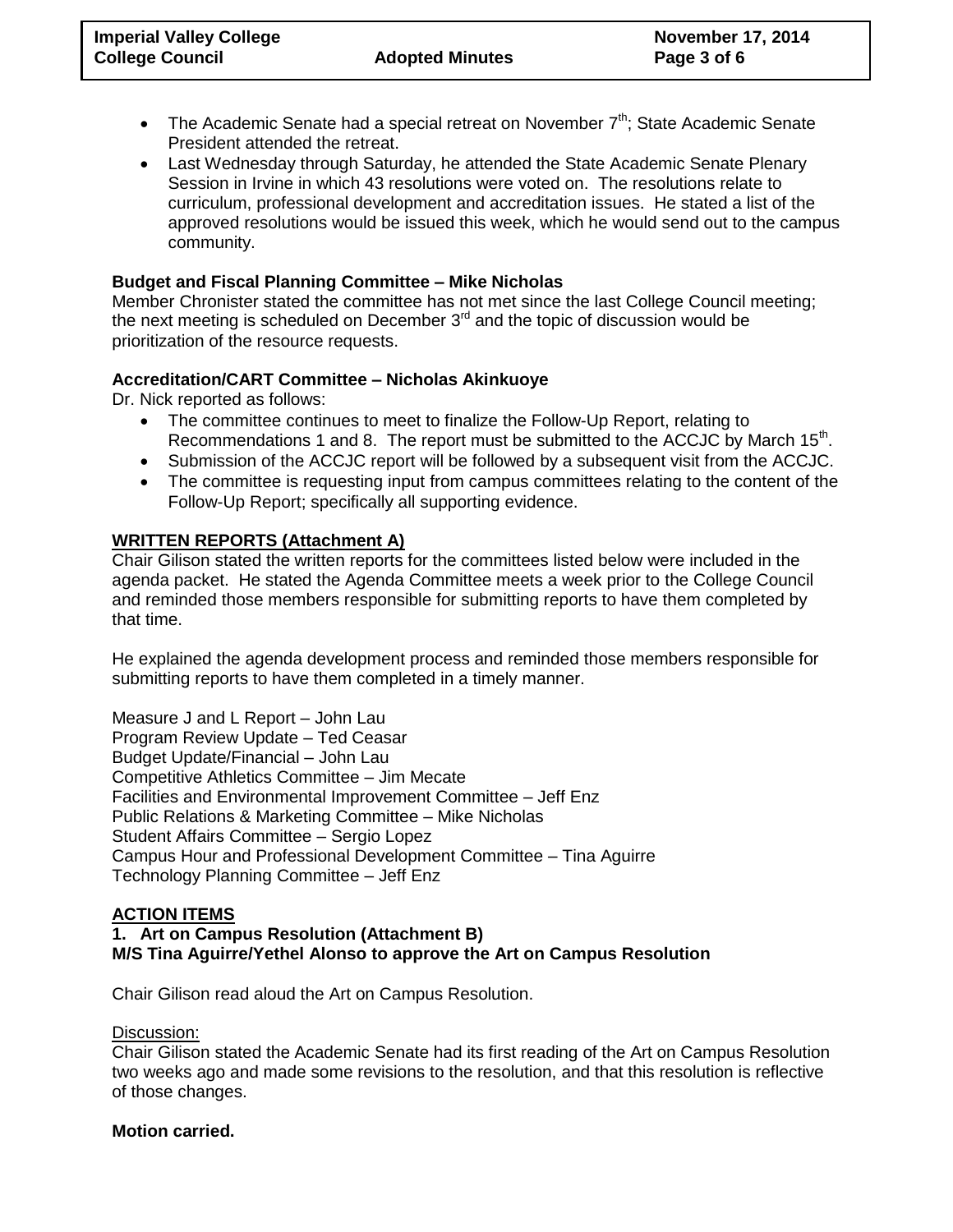## **2. Accreditation follow-up report – First reading (Attachment C)**

**M/S Sergio Lopez/Tina Aguirre to accept the first reading of the Accreditation follow-up report.**

## Discussion:

Chair Gilison stated the report is still in very rough draft form; that members worked diligently to provide this rough draft. He stated there would be massive edits between now and the second reading in January, and asked that people focus on the content, and email any edits to Brian McNeece.

VP Akinkuoye emphasized the importance of having everyone review the report; specifically, making sure that all the evidence is listed.

Dean Aguirre highlighted the report. She stated the CART committee is open to suggestions and asked that any uncertainties be brought to the committee's attention.

Chair Gilison reminded everyone of the college's current warning status.

Chair Gilison stated a special meeting would be held on January  $5<sup>th</sup>$  to accept the final report.

## **3. Student Equity Plan – First reading (Attachment D)**

## **M/S Melody Chronister/Yethel Alonso to accept the First reading of the Student Equity Plan**

Discussion:

Dean Ceasar stated that due to the passing of the Student Success Act in 2012, colleges are now required to complete a 3-year student equity plan.

## Dean Ceasar highlighted the plan as follows:

The goals and activities in the Plan address disproportionate impact in student success across certain student populations based on ethnicity, gender, age, economically disadvantaged, disabled, foster youth and veterans. The five success indicators include access, course completion, ESL and basic skills completion, degree and certificate completion, and transfer.

A discussion ensued regarding the group responsible for developing the plan.

Chair Gilison stated a special meeting would be held next week to accept the final Student Equity Plan.

## **DISCUSSION AND INFORMATION ITEMS**

## **1. AP 3260 – Enrollment Management Plan (Attachment E&F)**

Chair Gilison stated the AP had been approved on Friday by the Enrollment Task Force Committee.

Member Garcia expressed concern relating to the section under the responsibilities of the CHRO; specifically those responsibilities relating to the FON. She stated those responsibilities are transitioning from the HR department to the institutional researcher. She clarified the HR department will verify the data; however, the person responsible for the report is the institutional researcher.

President Jaime pointed out some corrections relating to job titles and department changes.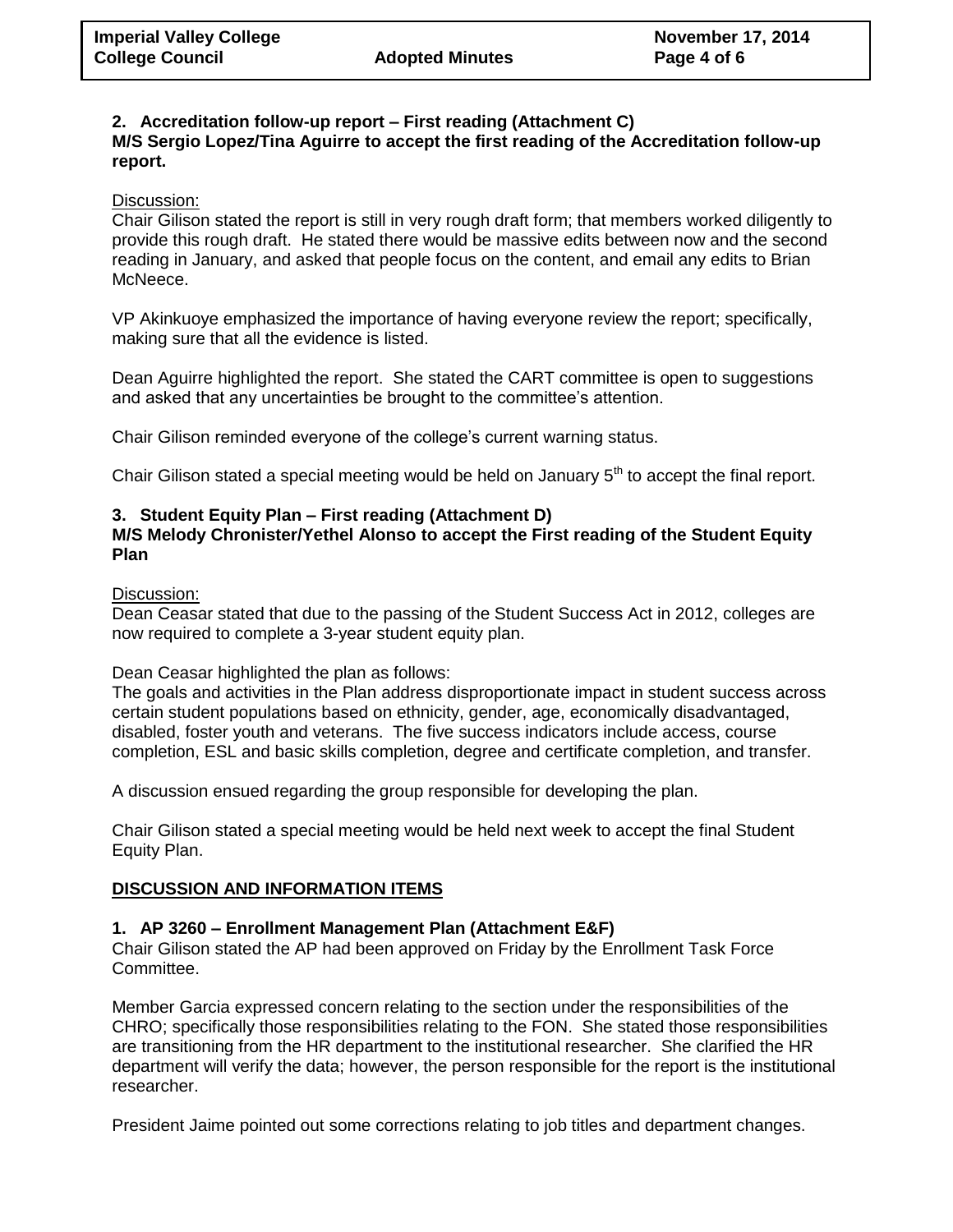Member Chronister stated the AP is mentioned in the ACCJC Follow-Up Report; therefore, it is important that the content is correct.

Chair Gilison stated the item would be returned to the College Council at its February meeting.

**2. Environmental Health & Safety Committee Evaluation – Daniel Gilison (Attachment G)** Chair Gilison reminded everyone that the College Council would be reviewing the selfevaluation forms for each of its subcommittees and providing feedback and/or recommendations.

Chair Gilison displayed the Environmental Health & Safety Committee Self-Evaluation form. He thanked Director Nakamura for completing the self-evaluation and being present at the meeting to discuss the form and provide input.

Chair Gilison expressed his concern that the committee met one time the whole year and has had multiple issues making quorum.

Chair Gilison mentioned the idea of doing away with the committee, assigning the duties to another committee, or merging two committees.

Director Nakamura believes that merging it with another committee would be helpful in making quorum.

CTA President Wainwright believes the lack of attendance by faculty is due to the changes in faculty schedules each semester. She believes the committee chairs should contact the faculty members and inquire as to their schedule for that certain semester. If the assigned faculty member is unable to attend the meetings, the faculty member should advise of the conflict and be excused. However, she believes this procedure needs to be clear and provided to all faculty.

Vice Chair Alonso opined it is the permanent member's responsibility to contact their alternate and advise they are unable to attend the meeting.

Chair Gilison concurred that there needs to be better communication between the actual representatives on the committee and the alternates, but believes there also needs to be communication between the chair and the members.

VP Akinkuoye feels it is the responsibility of the committee chair to notify the Academic Senate President that certain faculty members are not attending meetings.

President Jaime believes the committee is in charge of important issues and we should find a solution to make the committee functional.

Chair Gilison expressed his opinion that merging two committees would necessitate expanding the size and scope of some other committee.

CTA President Wainwright stated she would be sending a survey to faculty regarding committee assignments; however, she is waiting for information confirming committee assignments from Michael Heumann and Vikki Carr before proceeding with the survey.

Chair Gilison stated the committee's actions would be monitored for the remainder of the year.